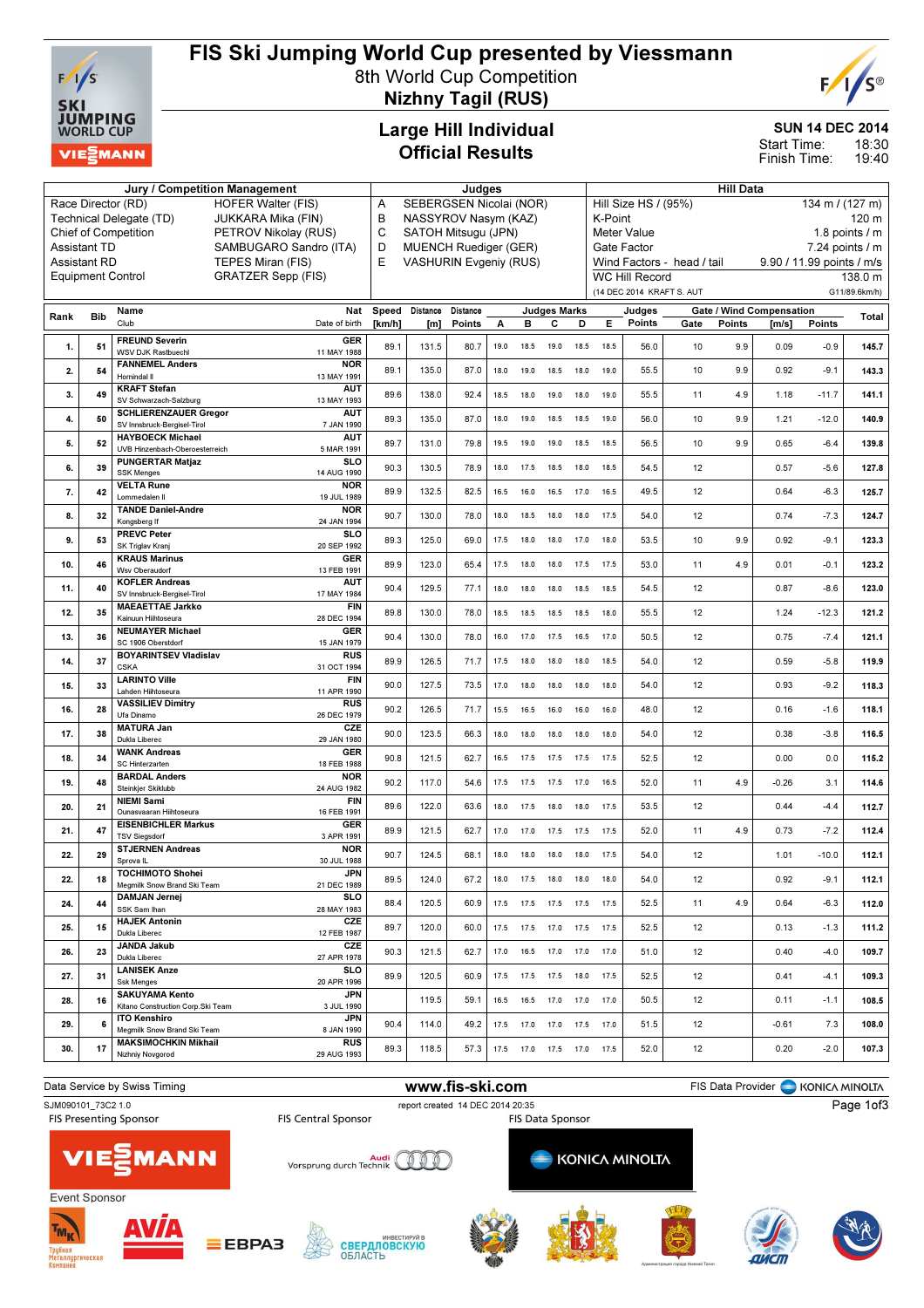

# FIS Ski Jumping World Cup presented by Viessmann

8th World Cup Competition Nizhny Tagil (RUS)

### Large Hill Individual Official Results

#### SUN 14 DEC 2014 18:30 Start Time:

 $F$ 

S®

19:40 Finish Time:

|      |                | <b>Judges Marks</b><br>Name<br>Speed Distance<br><b>Distance</b><br>Nat |                           |        |                |        | Gate / Wind Compensation<br>Judges |           |      |      |      |        |      |               |         |               |       |
|------|----------------|-------------------------------------------------------------------------|---------------------------|--------|----------------|--------|------------------------------------|-----------|------|------|------|--------|------|---------------|---------|---------------|-------|
| Rank | <b>Bib</b>     | Club                                                                    | Date of birth             | [km/h] | $\mathsf{[m]}$ | Points | A                                  | в         | c    | D    | Е    | Points | Gate | <b>Points</b> | Im/s1   | <b>Points</b> | Total |
|      |                | <b>GEIGER Karl</b>                                                      | GER                       |        |                |        |                                    |           |      |      |      |        |      |               |         |               |       |
| 31.  | 13             | SC 1906 Oberstdorf                                                      | 11 FEB 1993               | 90.6   | 117.5          | 55.5   | 17.5                               | 17.0      | 17.5 | 17.0 | 17.0 | 51.5   | 12   |               | 0.11    | $-1.1$        | 105.9 |
| 32.  | 14             | <b>ROMASHOV Alexey</b>                                                  | <b>RUS</b>                | 89.3   | 116.0          | 52.8   | 16.5                               | 16.0      | 17.0 | 16.5 | 17.0 | 50.0   | 12   |               | $-0.23$ | 2.8           | 105.6 |
|      |                | <b>CSKA</b>                                                             | 29 APR 1992               |        |                |        |                                    |           |      |      |      |        |      |               |         |               |       |
| 33.  | 7              | <b>HLAVA Lukas</b><br>Dukla Liberec                                     | <b>CZE</b><br>10 SEP 1984 | 90.3   | 117.5          | 55.5   | 17.0                               | 17.0      | 16.5 | 17.0 | 17.0 | 51.0   | 12   |               | 0.36    | $-3.6$        | 102.9 |
|      |                | <b>ASIKAINEN Lauri</b>                                                  | <b>FIN</b>                |        |                |        |                                    |           |      |      |      |        |      |               |         |               |       |
| 34.  | 45             | Kuusamon Erae-Veikot                                                    | 28 MAY 1989               | 89.1   | 113.0          | 47.4   | 17.0                               | 17.0      | 17.0 | 16.5 | 17.0 | 51.0   | 11   | 4.9           | 0.07    | $-0.7$        | 102.6 |
|      |                | <b>KRANJEC Robert</b>                                                   | <b>SLO</b>                |        |                |        |                                    |           |      |      |      |        |      |               |         |               |       |
| 35.  | 43             | SK Triglav Krani                                                        | 16 JUL 1981               | 89.9   | 115.0          | 51.0   | 15.5                               | 15.5      | 16.0 | 16.0 | 16.5 | 47.5   | 11   | 4.9           | 0.15    | $-1.5$        | 101.9 |
| 35.  | 20             | <b>KOT Maciei</b>                                                       | POL                       | 90.1   | 120.5          | 60.9   |                                    | 17.0 17.5 | 17.0 | 17.5 | 17.5 | 52.0   | 12   |               | 1.11    | $-11.0$       | 101.9 |
|      |                | AZS Zakopane                                                            | 9 JUN 1991                |        |                |        |                                    |           |      |      |      |        |      |               |         |               |       |
| 37.  | 30             | <b>TEPES Jurij</b><br>SD Dolomiti                                       | <b>SLO</b><br>14 FEB 1989 | 90.1   | 118.5          | 57.3   | 17.0                               | 17.0      | 17.0 | 17.0 | 17.0 | 51.0   | 12   |               | 0.76    | $-7.5$        | 100.8 |
|      |                | <b>HAUER Joachim</b>                                                    | <b>NOR</b>                |        |                |        |                                    |           |      |      |      |        |      |               |         |               |       |
| 38.  | 25             | <b>Bekkelaget SK</b>                                                    | 2 FEB 1991                | 89.0   | 114.0          | 49.2   |                                    | 17.0 17.0 | 17.0 | 16.5 | 16.5 | 50.5   | 12   |               | 0.28    | $-2.8$        | 96.9  |
|      |                | <b>VARESCO Daniele</b>                                                  | <b>ITA</b>                |        |                |        |                                    |           |      |      |      |        |      |               |         |               |       |
| 39.  | 12             | U.S. DOLOMITICA A.S.D.                                                  | 25 JUL 1995               | 90.7   | 115.0          | 51.0   |                                    | 17.0 17.0 | 17.0 | 17.0 | 16.5 | 51.0   | 12   |               | 0.57    | $-5.6$        | 96.4  |
| 40.  | 27             | ZIOBRO Jan                                                              | <b>POL</b>                | 89.6   | 109.0          | 40.2   |                                    | 16.5 16.5 | 17.0 | 16.5 | 16.5 | 49.5   | 12   |               | $-0.28$ | 3.4           | 93.1  |
|      |                | <b>WKS Zakopane</b>                                                     | 24 JUN 1991               |        |                |        |                                    |           |      |      |      |        |      |               |         |               |       |
| 41.  | 10             | <b>WATASE Yuta</b>                                                      | <b>JPN</b>                | 89.8   | 112.5          | 46.5   |                                    | 17.5 17.0 | 17.5 | 17.5 | 17.0 | 52.0   | 12   |               | 0.61    | $-6.0$        | 92.5  |
|      |                | Megmilk Snow Brand Ski Team<br><b>KALINITSCHENKO Anton</b>              | 8 AUG 1982<br><b>RUS</b>  |        |                |        |                                    |           |      |      |      |        |      |               |         |               |       |
| 42.  | 4              | <b>CWSM Mezhdurechensk</b>                                              | 22 JUL 1982               | 89.9   | 114.0          | 49.2   |                                    | 16.0 16.5 | 16.5 | 16.5 | 16.0 | 49.0   | 12   |               | 0.84    | $-8.3$        | 89.9  |
|      |                | <b>CECON Federico</b>                                                   | <b>ITA</b>                |        |                |        |                                    |           |      |      |      |        |      |               |         |               |       |
| 43.  | 9              | SCI C.A.I. MONTE LUSSARI A.S.D.                                         | 11 JUN 1994               | 89.9   | 109.0          | 40.2   | 16.0                               | 16.5      | 16.5 | 16.0 | 16.0 | 48.5   | 12   |               | 0.22    | $-2.2$        | 86.5  |
| 44.  | 5              | <b>KORNILOV Denis</b>                                                   | <b>RUS</b>                | 89.7   | 112.0          | 45.6   |                                    | 16.5 16.5 | 16.5 | 16.5 | 16.5 | 49.5   | 12   |               | 1.14    | $-11.3$       | 83.8  |
|      |                | Sdushor N. Novgorod Dinamo                                              | 17 AUG 1986               |        |                |        |                                    |           |      |      |      |        |      |               |         |               |       |
| 45.  | 24             | <b>MURANKA Klemens</b>                                                  | <b>POL</b>                | 89.4   | 119.5          | 59.1   | 10.0                               | 10.0      | 10.0 | 10.5 | 10.5 | 30.5   | 12   |               | 0.84    | $-8.3$        | 81.3  |
|      |                | <b>TS Wisla Zakopane</b><br><b>ZYLA Piotr</b>                           | 31 AUG 1994<br><b>POL</b> |        |                |        |                                    |           |      |      |      |        |      |               |         |               |       |
| 46.  | 41             | KS Wisla Wisla                                                          | 16 JAN 1987               | 89.5   | 99.0           | 22.2   | 16.5                               | 16.5      | 16.0 | 15.5 | 15.5 | 48.0   | 12   |               | $-0.82$ | 9.8           | 80.0  |
|      |                | <b>DEZMAN Nejc</b>                                                      | SLO                       |        |                |        |                                    |           |      |      |      |        |      |               |         |               |       |
| 47.  | 26             | SK Triglav Kranj                                                        | 7 DEC 1992                | 90.0   | 106.5          | 35.7   | 16.0                               | 16.0      | 16.5 | 17.0 | 16.0 | 48.5   | 12   |               | 0.53    | $-5.2$        | 79.0  |
| 48.  | $\overline{2}$ | <b>SHISHKIN Vadim</b>                                                   | <b>RUS</b>                | 89.3   | 106.0          | 34.8   | 16.5                               | 16.5      | 16.5 | 17.0 | 17.0 | 50.0   | 12   |               | 0.70    | $-6.9$        | 77.9  |
|      |                | Nishniy Tagil                                                           | 2 NOV 1995                |        |                |        |                                    |           |      |      |      |        |      |               |         |               |       |
| 49.  | 1              | <b>TROFIMOV Roman-Sergeevich</b>                                        | <b>RUS</b>                | 89.2   | 103.5          | 30.3   | 16.0                               | 16.5      | 16.5 | 16.0 | 16.5 | 49.0   | 12   |               | 0.29    | $-2.9$        | 76.4  |
|      |                | Leninogorsk<br><b>SHUVALOV Alexander</b>                                | 19 NOV 1989<br><b>RUS</b> |        |                |        |                                    |           |      |      |      |        |      |               |         |               |       |
| 50.  | $\mathbf{3}$   | Nizhniy Novgorod                                                        | 30 NOV 1992               | 89.1   | 98.0           | 20.4   | 14.5                               | 15.5      | 15.0 | 14.5 | 15.5 | 45.0   | 12   |               | 0.21    | $-2.1$        | 63.3  |
|      |                | <b>HAZETDINOV Ilmir</b>                                                 | <b>RUS</b>                |        |                |        |                                    |           |      |      |      |        |      |               |         |               |       |
| 51.  | 19             | <b>CSKA</b>                                                             | 28 OCT 1991               | 89.3   | 98.0           | 20.4   | 15.0                               | 15.5      | 15.0 | 14.5 | 15.0 | 45.0   | 12   |               | 0.50    | $-5.0$        | 60.4  |
| 52.  | 11             | <b>ZHAPAROV Marat</b>                                                   | KAZ                       | 89.6   | 110.0          | 42.0   | 9.5                                | 9.5       | 9.5  | 9.0  | 9.5  | 28.5   | 12   |               | 1.16    | $-11.5$       | 59.0  |
|      |                | <b>Almaty Skiclub</b>                                                   | 25 AUG 1985               |        |                |        |                                    |           |      |      |      |        |      |               |         |               |       |
| 53.  | 8              | <b>SOKOLENKO Konstantin</b>                                             | KAZ                       | 88.9   | 95.5           | 15.9   | 15.5                               | 16.0      | 15.5 | 15.5 | 15.5 | 46.5   | 12   |               | 0.47    | $-4.7$        | 57.7  |
|      |                | <b>Csca Almaty</b><br><b>KUBACKI Dawid</b>                              | 9 NOV 1987<br><b>POL</b>  |        |                |        |                                    |           |      |      |      |        |      |               |         |               |       |
| 54.  | 22             | TS Wisla Zakopane                                                       | 12 MAR 1990               | 90.0   | 87.5           | 1.5    | 4.0                                | 6.0       | 6.0  | 5.5  | 8.0  | 17.5   | 12   |               | 0.18    | $-1.8$        | 17.2  |
|      |                |                                                                         |                           |        |                |        |                                    |           |      |      |      |        |      |               |         |               |       |